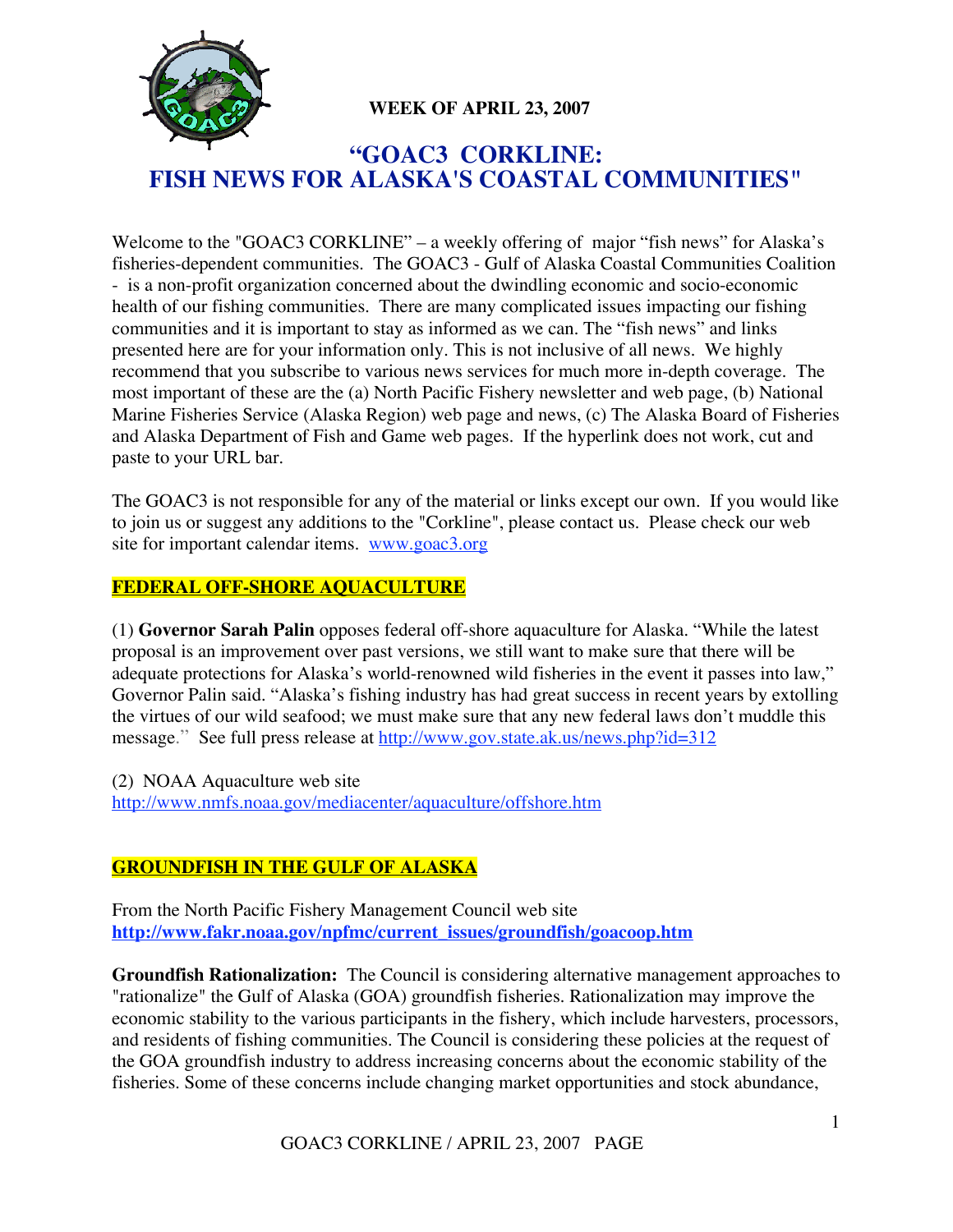increasing concern about the long-term economic health of fishing dependent communities, and the limited ability of the fishing industry to respond to environmental concerns under the existing management regime. The Council may consider rationalizing the fishery through individual fishing quotas or cooperatives, and allocations to communities.\_\_

**Rockfish Pilot Program:** While the Council is formulating a comprehensive rationalization program for all groundfish in the Gulf of Alaska to address similar problems in other fisheries, a short-term solution is needed to stabilize the community of Kodiak. Kodiak has experienced multiple processing plant closures, its residential work force is at risk due to shorter and shorter processing seasons and the community fish tax revenues continue to decrease as fish prices and port landings decrease. Congress recognized these problems and directed the Secretary in consultation with the Council, to implement a pilot rockfish program. all aspects of the economic portfolio of the fishery needs to recognized for the fishery to be rationalized. All the historical players – harvesters (both catcher vessels and catcher processors) and processors need to be recognized in a meaningful way. The demonstration program is designed as a short-term twoyear program for immediate economic relief until comprehensive GOA rationalization can be implemented.

## **SOCIO-ECONOMIC AND SEAFOOD LABOR DATA (This will change every week)**

#### (1) **Comprehensive Socioeconomic Data Collection for Alaskan Fisheries:**

**A Discussion and Suggestions**: by The Economic and Social Sciences Research Program Alaska Fisheries Science Center Seattle, WA . Available from the North Pacific Fishery Council web site http://www.fakr.noaa.gov/npfmc/summary\_reports/datacollection407.pdf

(2) Obstacles & Opportunities for **Community**-Based **Fisheries** Management in the United States. 1. Michael L. Weber & Suzanne Iudicello. Obstacles **...** www.ecotrust.org/cbfm/CBFM

#### **SEAFOOD MARKETING**

 **(1) "**Increasing value of seafood could lead to more flying fish", Margaret Bauman, *Alaska Journal of Commerce,* 3-11-07

#### **FISH CALENDAR (CHECK OUR WEB SITE @ www.goac3.org**

**IMPORTANT LINKS: The GOAC3 does not sponsor nor is responsible for any of the material in the following links except our own. Some of the links below are subscription news services that require payment.**

- **(1) GOAC3**: www.goac3.org
- **(2)** NMFS/AK : /www.fakr.noaa.gov/
- **(3)** NPFMC: /www.fakr.noaa.gov/npfmc/
- **(4) NOAA Fish News:** To subscribe or search the FishNews archives, FishNews website.
- (5) AK CONGRESSIONAL DELEGATION:

www.state.ak.us/local/CongressDelegation.shtml